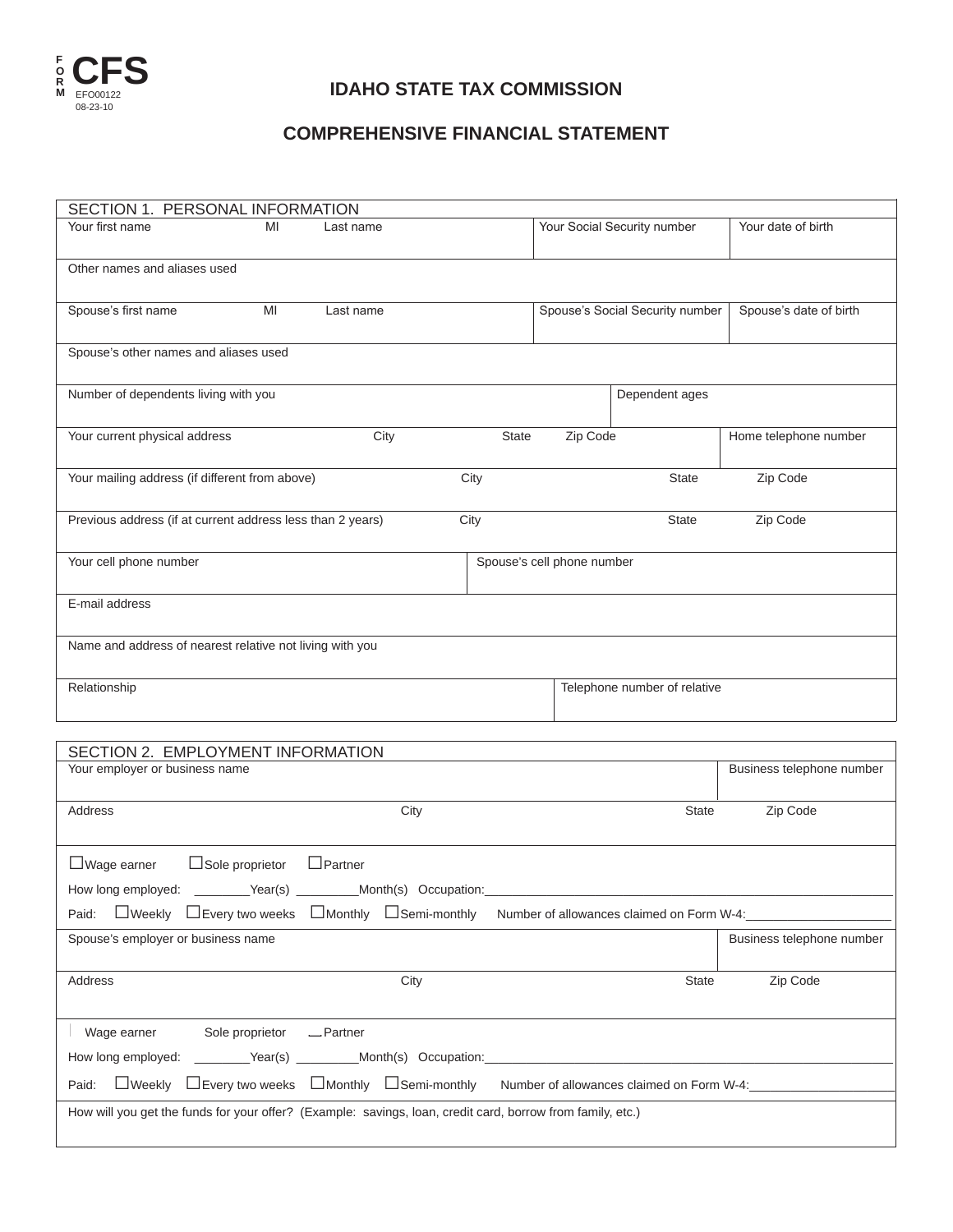| SECTION 3. GENERAL FINANCIAL INFORMATION (Personal and Business)                                                                                     |                             |      |             |                |         |
|------------------------------------------------------------------------------------------------------------------------------------------------------|-----------------------------|------|-------------|----------------|---------|
| Bank Accounts. Include IRA and retirement plans, certificates of deposit, etc. For all accounts, attach copies of your last three statements. Attach |                             |      |             |                |         |
|                                                                                                                                                      | additional pages as needed. |      |             |                |         |
| Name of institution                                                                                                                                  | Address                     | Type | Date opened | Account number | Balance |
|                                                                                                                                                      |                             |      |             |                |         |
|                                                                                                                                                      |                             |      |             |                |         |
|                                                                                                                                                      |                             |      |             |                |         |
|                                                                                                                                                      |                             |      |             |                |         |
|                                                                                                                                                      |                             |      |             |                |         |
|                                                                                                                                                      |                             |      |             |                |         |
|                                                                                                                                                      |                             |      |             |                |         |
| TOTAL. Enter this amount on line 2, Section 4 (Asset and Liability Analysis)                                                                         |                             |      |             |                | -S      |

| <b>Vehicles.</b> Attach additional pages as needed.                          |                    |                      |                |                  |
|------------------------------------------------------------------------------|--------------------|----------------------|----------------|------------------|
| Year, make, model, license number                                            | Lender/Lien holder | Current market value | Current payoff | Available equity |
|                                                                              |                    |                      |                |                  |
|                                                                              |                    |                      |                |                  |
|                                                                              |                    |                      |                |                  |
|                                                                              |                    |                      |                |                  |
|                                                                              |                    |                      |                |                  |
|                                                                              |                    |                      |                |                  |
|                                                                              |                    |                      |                |                  |
| TOTAL. Enter this amount on line 3, Section 4 (Asset and Liability Analysis) |                    |                      |                |                  |

| <b>Personal Property.</b> Include watercraft, RV's, ATV's, aircraft, business equipment, and/or machinery. Attach additional pages as needed. |                    |                      |                |                  |
|-----------------------------------------------------------------------------------------------------------------------------------------------|--------------------|----------------------|----------------|------------------|
| Year, make, model, license number                                                                                                             | Lender/Lien holder | Current market value | Current payoff | Available equity |
|                                                                                                                                               |                    |                      |                |                  |
|                                                                                                                                               |                    |                      |                |                  |
|                                                                                                                                               |                    |                      |                |                  |
|                                                                                                                                               |                    |                      |                |                  |
|                                                                                                                                               |                    |                      |                |                  |
|                                                                                                                                               |                    |                      |                |                  |
|                                                                                                                                               |                    |                      |                |                  |
| TOTAL. Enter this amount on line 4, Section 4 (Asset and Liability Analysis)                                                                  |                    |                      |                |                  |

| <b>Life Insurance.</b> Attach additional pages as needed.                    |                                   |               |                    |                 |
|------------------------------------------------------------------------------|-----------------------------------|---------------|--------------------|-----------------|
| Name of insurance company                                                    | Agent's name and telephone number | Policy number | Whole life or term | Loan/Cash value |
|                                                                              |                                   |               |                    |                 |
|                                                                              |                                   |               |                    |                 |
|                                                                              |                                   |               |                    |                 |
|                                                                              |                                   |               |                    |                 |
|                                                                              |                                   |               |                    |                 |
| TOTAL. Enter this amount on line 5, Section 4 (Asset and Liability Analysis) |                                   |               |                    |                 |

|                                                                              | Securities. Include stocks, bonds, mutual funds, money market funds, securities, etc. Attach additional pages as needed. |                 |                          |               |
|------------------------------------------------------------------------------|--------------------------------------------------------------------------------------------------------------------------|-----------------|--------------------------|---------------|
| Type                                                                         | Where located                                                                                                            | Owner of record | Quantity or denomination | Current value |
|                                                                              |                                                                                                                          |                 |                          |               |
|                                                                              |                                                                                                                          |                 |                          |               |
|                                                                              |                                                                                                                          |                 |                          |               |
|                                                                              |                                                                                                                          |                 |                          |               |
| TOTAL. Enter this amount on line 6, Section 4 (Asset and Liability Analysis) |                                                                                                                          |                 |                          |               |

| <b>Safe Deposit Boxes.</b> Include locations, box numbers, and contents. Attach additional pages as needed. |         |                    |                         |  |
|-------------------------------------------------------------------------------------------------------------|---------|--------------------|-------------------------|--|
| Name of institution                                                                                         | Address | Box identification | Current value of assets |  |
|                                                                                                             |         |                    |                         |  |
|                                                                                                             |         |                    |                         |  |
|                                                                                                             |         |                    |                         |  |
|                                                                                                             |         |                    |                         |  |
|                                                                                                             |         |                    |                         |  |
|                                                                                                             |         |                    |                         |  |
|                                                                                                             |         |                    |                         |  |
| TOTAL. Enter this amount on line 7, Section 4 (Asset and Liability Analysis)                                |         |                    |                         |  |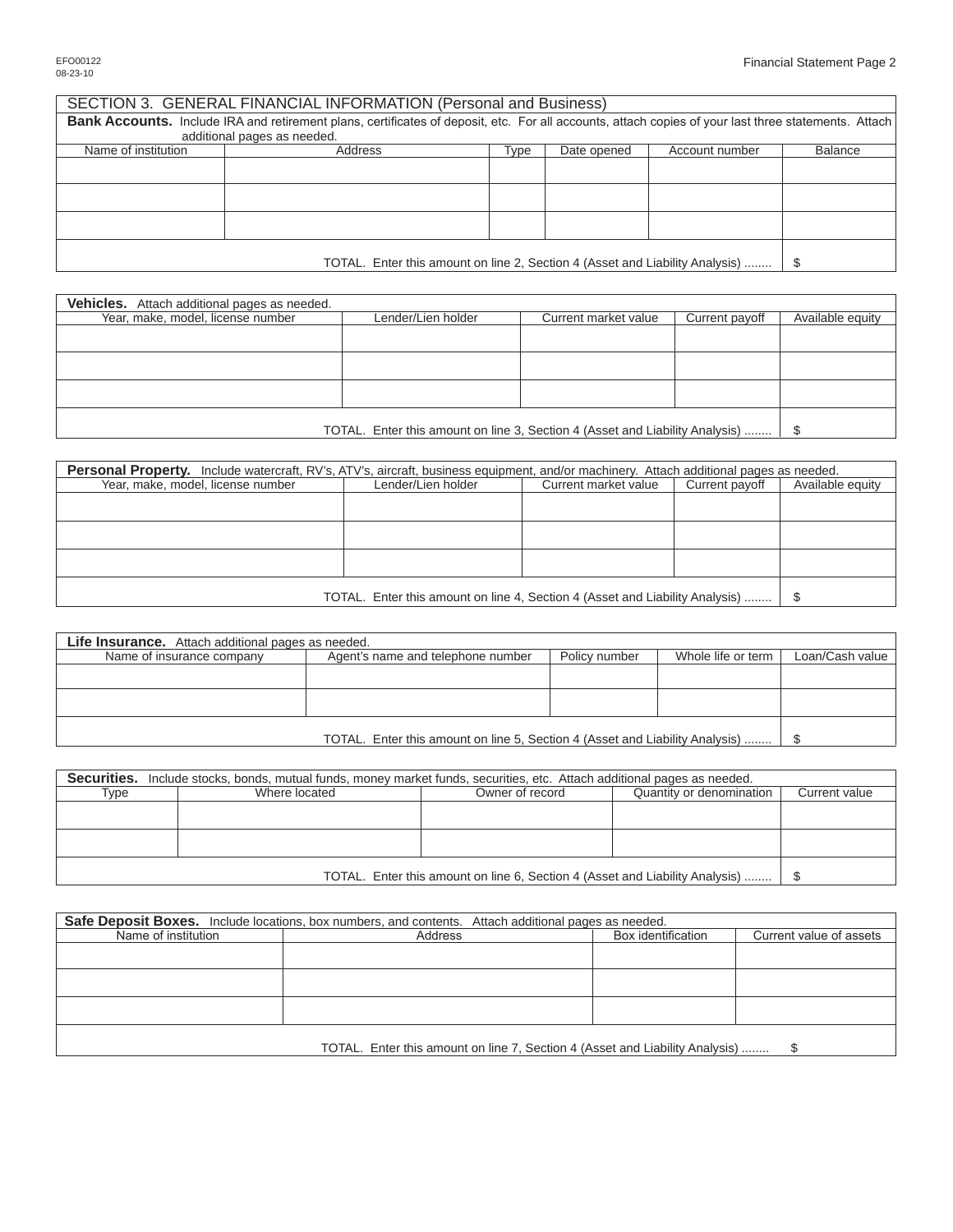|                                                          | SECTION 3. GENERAL FINANCIAL INFORMATION (Personal and Business)-continued                                                            |                                                                                                                                             |
|----------------------------------------------------------|---------------------------------------------------------------------------------------------------------------------------------------|---------------------------------------------------------------------------------------------------------------------------------------------|
| <b>Real Property.</b> Attach additional pages as needed. |                                                                                                                                       |                                                                                                                                             |
|                                                          | A. Physical address and description (single family dwelling, multi-family dwelling, lot, etc.)                                        | Mortgage lender's name and address                                                                                                          |
|                                                          |                                                                                                                                       |                                                                                                                                             |
|                                                          |                                                                                                                                       |                                                                                                                                             |
|                                                          |                                                                                                                                       |                                                                                                                                             |
|                                                          |                                                                                                                                       | Purchase date: Purchase price: Nortgage payoff amount: Current value: Current value: Purchase date: Purchase price: Nortgage payoff amount: |
|                                                          | B. Physical address and description (single family dwelling, multi-family dwelling, lot, etc.)                                        | Mortgage lender's name and address                                                                                                          |
|                                                          |                                                                                                                                       |                                                                                                                                             |
|                                                          |                                                                                                                                       |                                                                                                                                             |
|                                                          |                                                                                                                                       |                                                                                                                                             |
|                                                          |                                                                                                                                       | Purchase date: Purchase price: Purchase price: Nortgage payoff amount: Purchase date: Purchase date: Purchase Discover Purchase price:      |
|                                                          | C. Physical address and description (single family dwelling, multi-family dwelling, lot, etc.)                                        | Mortgage lender's name and address                                                                                                          |
|                                                          |                                                                                                                                       |                                                                                                                                             |
|                                                          |                                                                                                                                       |                                                                                                                                             |
|                                                          |                                                                                                                                       |                                                                                                                                             |
|                                                          |                                                                                                                                       | Purchase date: Purchase price: Nortgage payoff amount: Current value: Current value: Purchase date: Purchase price:                         |
|                                                          | TOTAL. (Current values A, B, and C minus mortgage payoff) Enter this amount on line 19, Section 4 (Asset and Liability Analysis)   \$ |                                                                                                                                             |

|                                                                               | Credit Cards. Attach additional pages as needed. |                 |              |                  |             |
|-------------------------------------------------------------------------------|--------------------------------------------------|-----------------|--------------|------------------|-------------|
| Type of account                                                               | Name and address of creditor                     | Monthly payment | Credit limit | Credit available | Amount owed |
|                                                                               |                                                  |                 |              |                  |             |
|                                                                               |                                                  |                 |              |                  |             |
|                                                                               |                                                  |                 |              |                  |             |
|                                                                               |                                                  |                 |              |                  |             |
|                                                                               |                                                  |                 |              |                  |             |
|                                                                               |                                                  |                 |              |                  |             |
|                                                                               |                                                  |                 |              |                  |             |
|                                                                               |                                                  |                 | Total        | \$               |             |
| TOTAL. Enter this amount on line 21, Section 4 (Asset and Liability Analysis) |                                                  |                 |              | \$               |             |

| Transfers, Repossessions, etc. List any vehicles, equipment, or property sold, given away, or repossessed during the past year.<br>Attach additional pages as needed. |                                      |                  |  |  |
|-----------------------------------------------------------------------------------------------------------------------------------------------------------------------|--------------------------------------|------------------|--|--|
| Year, make, model of vehicle, or property address                                                                                                                     | Who took possession and relationship | Date of transfer |  |  |
|                                                                                                                                                                       |                                      |                  |  |  |
|                                                                                                                                                                       |                                      |                  |  |  |
|                                                                                                                                                                       |                                      |                  |  |  |
|                                                                                                                                                                       |                                      |                  |  |  |
|                                                                                                                                                                       |                                      |                  |  |  |
|                                                                                                                                                                       |                                      |                  |  |  |
|                                                                                                                                                                       |                                      |                  |  |  |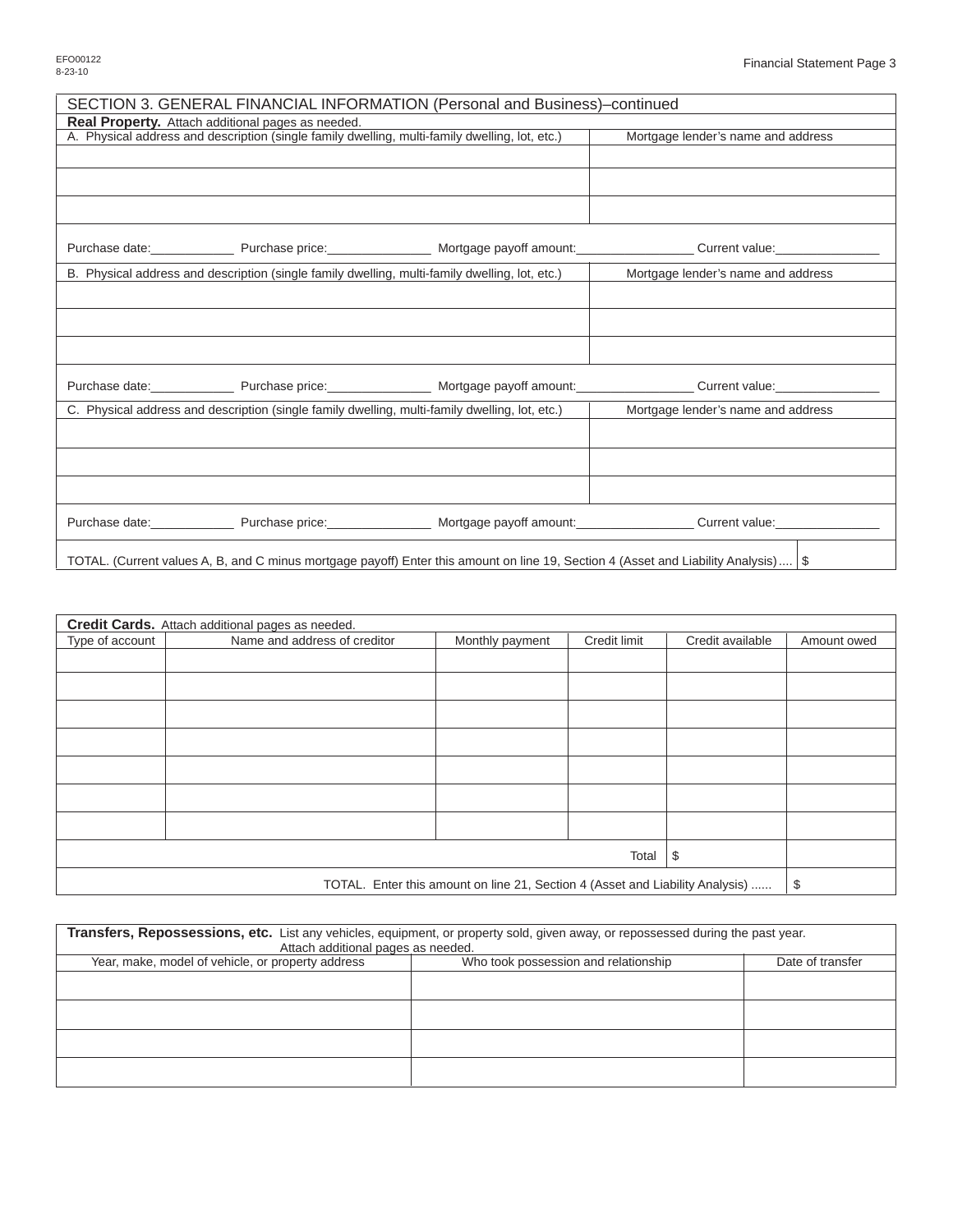| SECTION 4. ASSETS AND LIABILITY ANALYSIS                                      |    |
|-------------------------------------------------------------------------------|----|
| <b>Current Assets.</b>                                                        |    |
| 1. Cash                                                                       |    |
| 2. Bank accounts / Balance (from Section 3)                                   |    |
| 3. Vehicles / Available equity (from Section 3)                               |    |
| 4. Personal property (from Section 3)                                         |    |
| 5. Loan / Cash value of life insurance (from Section 3)                       |    |
| 6. Securities (from Section 3)                                                |    |
| 7. Safe deposit box value of contents (from Section 3)                        |    |
| 8. Notes                                                                      |    |
| 9. Accounts receivable                                                        |    |
| 10. Judgments / Settlements received or pending                               |    |
| 11. Interest in trusts                                                        |    |
| 12. Interest in estates                                                       |    |
| 13. Partnership interests                                                     |    |
| 14. Other assets: major machinery / equipment                                 |    |
| 15. Other assets: business inventory                                          |    |
| 16. Other assets: collectibles / guns / jewelry / coins / gold / silver, etc. |    |
| 17. Other assets: specify                                                     |    |
| 18. Other assets: specify                                                     |    |
| 19. Current real estate equity (from Section 3)                               |    |
|                                                                               | \$ |

| <b>Current Liabilities.</b> Include judgments, notes, and other charge accounts. Don't include vehicle or home loans. |        |
|-----------------------------------------------------------------------------------------------------------------------|--------|
| 21. Lines of credit (amount owed) (from Section 3)                                                                    |        |
| 22. Taxes owed to IRS                                                                                                 |        |
| 23. Liabilities owed to other Idaho agencies                                                                          |        |
| 24. Other liabilities: specify                                                                                        |        |
| 25. Other liabilities: specify                                                                                        |        |
| 26. Other liabilities: specify                                                                                        |        |
| 27. TOTAL LIABILITIES                                                                                                 | e<br>D |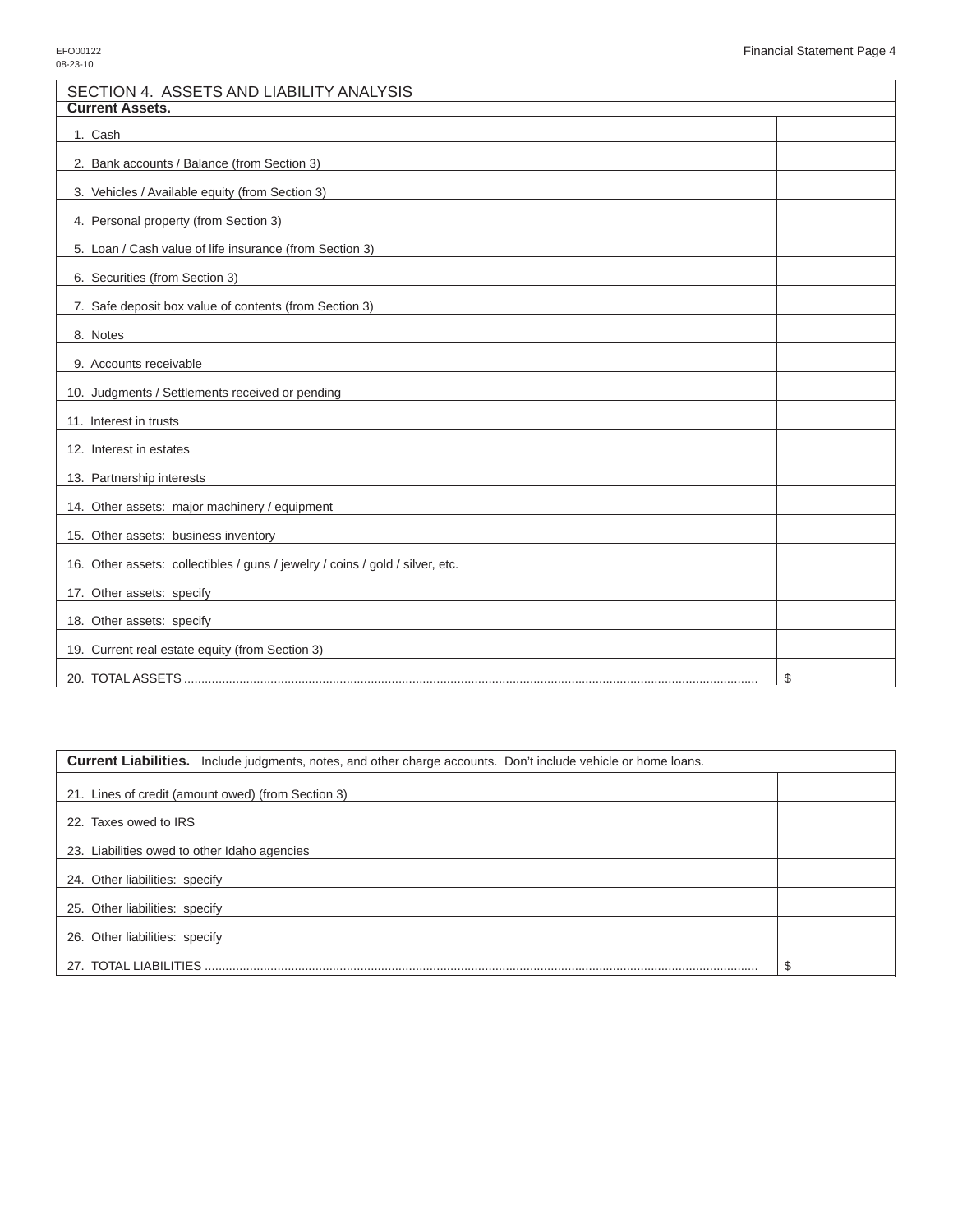| SECTION 5. MONTHLY INCOME AND EXPENSE ANALYSIS                                            |       |            |  |  |  |  |
|-------------------------------------------------------------------------------------------|-------|------------|--|--|--|--|
| <b>Income.</b> Attach copies of all income sources that contribute to household expenses. |       |            |  |  |  |  |
|                                                                                           | Gross | <b>Net</b> |  |  |  |  |
| 28. Wages / Salaries / Tips (yours)                                                       |       |            |  |  |  |  |
| 29. Pension (yours)                                                                       |       |            |  |  |  |  |
| 30. Overtime / Bonuses / Commissions (yours)                                              |       |            |  |  |  |  |
| 31. Wages / Salaries / Tips (spouse's)                                                    |       |            |  |  |  |  |
| 32. Pension (spouse's)                                                                    |       |            |  |  |  |  |
| 33. Overtime / Bonuses / Commissions (spouse's)                                           |       |            |  |  |  |  |
| 34. Business income (yours)                                                               |       |            |  |  |  |  |
| 35. Business income (spouse's)                                                            |       |            |  |  |  |  |
| 36. Rental income                                                                         |       |            |  |  |  |  |
| 37. Interest / Dividends / Royalties (average monthly)                                    |       |            |  |  |  |  |
| 38. Payments from trust / Partnerships / Entities                                         |       |            |  |  |  |  |
| 39. Child support                                                                         |       |            |  |  |  |  |
| 40. Alimony<br><u> 1980 - Jan Barbara (j. 1980)</u>                                       |       |            |  |  |  |  |
| 41. Unemployment                                                                          |       |            |  |  |  |  |
| 42. Disability                                                                            |       |            |  |  |  |  |
| 43. Seller carried contracts / Sales                                                      |       |            |  |  |  |  |
| 44. Other income: specify                                                                 |       |            |  |  |  |  |
| 45. Other income: specify                                                                 |       |            |  |  |  |  |
|                                                                                           | \$    |            |  |  |  |  |

| Personal Expenses (actually paid).                                              |                       |  |  |  |  |
|---------------------------------------------------------------------------------|-----------------------|--|--|--|--|
|                                                                                 | <b>Monthly Amount</b> |  |  |  |  |
| Rent<br>Own<br>47.                                                              |                       |  |  |  |  |
| If renting – name, address, and telephone number of landlord                    |                       |  |  |  |  |
|                                                                                 |                       |  |  |  |  |
|                                                                                 |                       |  |  |  |  |
|                                                                                 |                       |  |  |  |  |
| 48. Real estate taxes (Is this included in your mortgage payment?)<br>Yes<br>No |                       |  |  |  |  |
|                                                                                 |                       |  |  |  |  |
| 49. Homeowners / Renters insurance: (<br>Association fees: (                    |                       |  |  |  |  |
| Heating gas / Oil (\$<br>50. Utilities: Electric (\$<br>Cable (\$               |                       |  |  |  |  |
|                                                                                 |                       |  |  |  |  |
| Cell phone (\$<br>) Phone $(\$$<br>Water / Garbage / Sewer (\$                  |                       |  |  |  |  |
| 51. Groceries/Food                                                              |                       |  |  |  |  |
| 52. Gifts & entertainment                                                       |                       |  |  |  |  |
|                                                                                 |                       |  |  |  |  |
| 53. Clothing                                                                    |                       |  |  |  |  |
| 54. Auto payments / Lease                                                       |                       |  |  |  |  |
|                                                                                 |                       |  |  |  |  |
| 55. Auto insurance                                                              |                       |  |  |  |  |